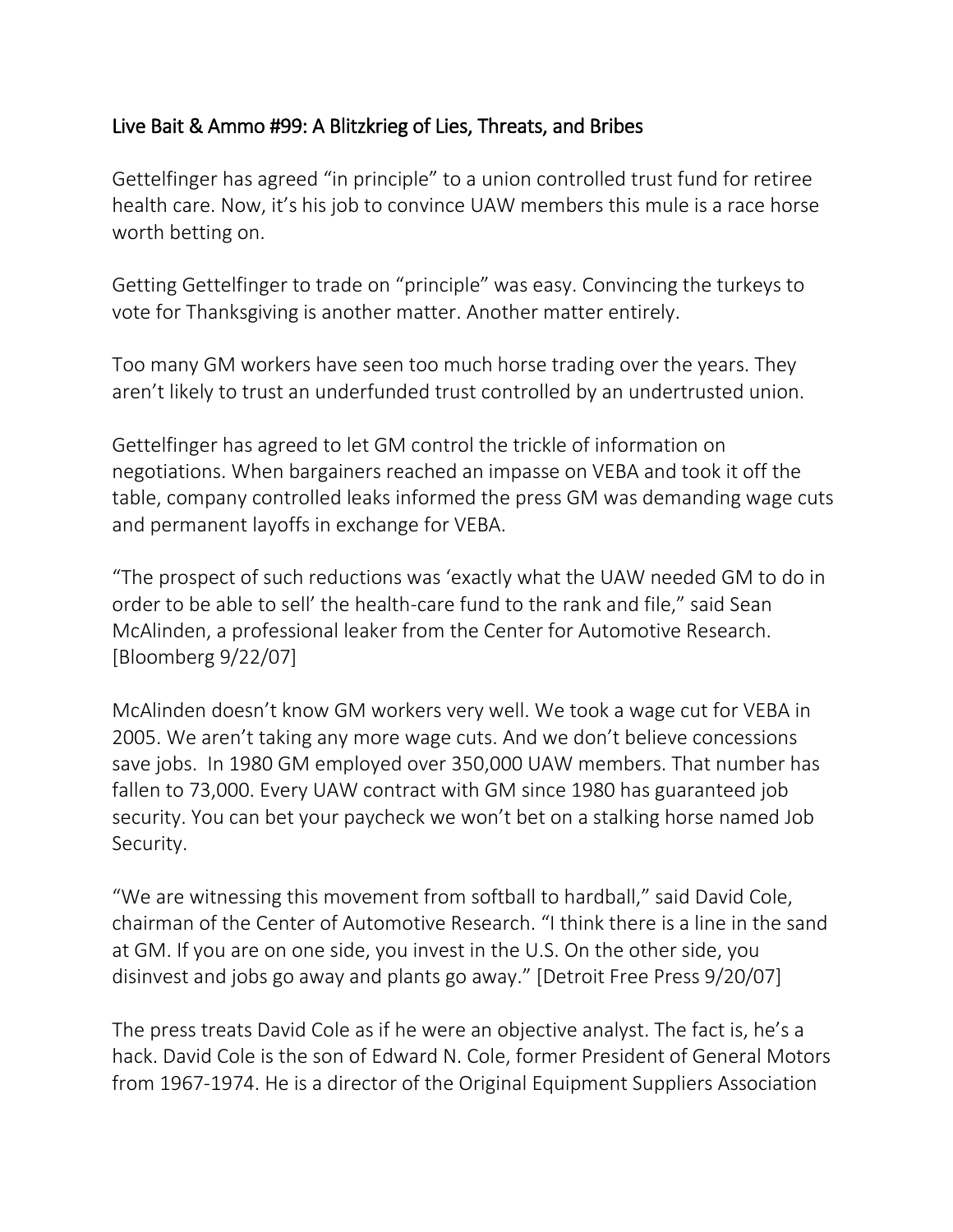as well as a director of six automotive supplier companies. The trust fund baby wouldn't know hard ball from badminton.

GM workers know from experience that union management cooperation is a bust. The only jobs you save are the ones you fight for. We are more inclined to heed the advice of an old warrior like Jerry Tucker who said, "It's time to make that line in the sand a trench."

The horse traders in the Concession Caucus want us to negotiate COAs that will send skilled trades out the door and indirect labor into the arms of low wage suppliers. Somebody in this union has to have principles, otherwise we are likely to become a union of retirees and disability plaintiffs. In which case we may as well join AARP. We have a message for the leakers, the liars, and the lackeys. We aren't ready to roll over. Every nickel GM invested overseas was made off the backs of US labor. That's our legacy wealth and we intend to defend it.

Wall Street analysts project GM will fund at most 71% and make "a one time payment expected to top \$30 billion." [Reuters 9/22/07] If GM is ready to plunk \$30 billion on the table, you can bet they expect that horse to pay off in Kentucky whiskey and diamonds. What's more, they expect us to pay for it. "Part of the funding for the VEBA could also come from cost-of-living increases that would otherwise have been paid to active workers. The UAW has allowed such transfers to pay for health care in contracts going back over 25 years." [Reuters 9/23/07]

UAW members have no reason to settle for anything less than 100% funding, but David Cole argues, "GM believes the liability is overstated." [Business Week 9/18/07] And thus, in his mind, funding should be reduced. Of course, this is the same David Cole who said, "In business, lying is one of the things you do all the time."[Detroit Free Press 5-23-07]

GM can't have it both ways. First they assert the liability for retiree health care is dragging the company into bankruptcy. Then, they insist the liability is exaggerated. Liars every which way.

The biggest lie is the signing bonus. Whatever the Promise Breakers pay upfront, they take out the back double. It's like a sub prime loan: foredoomed to be foreclosed. 65% of GM workers are closing in on the brass ring called retirement.